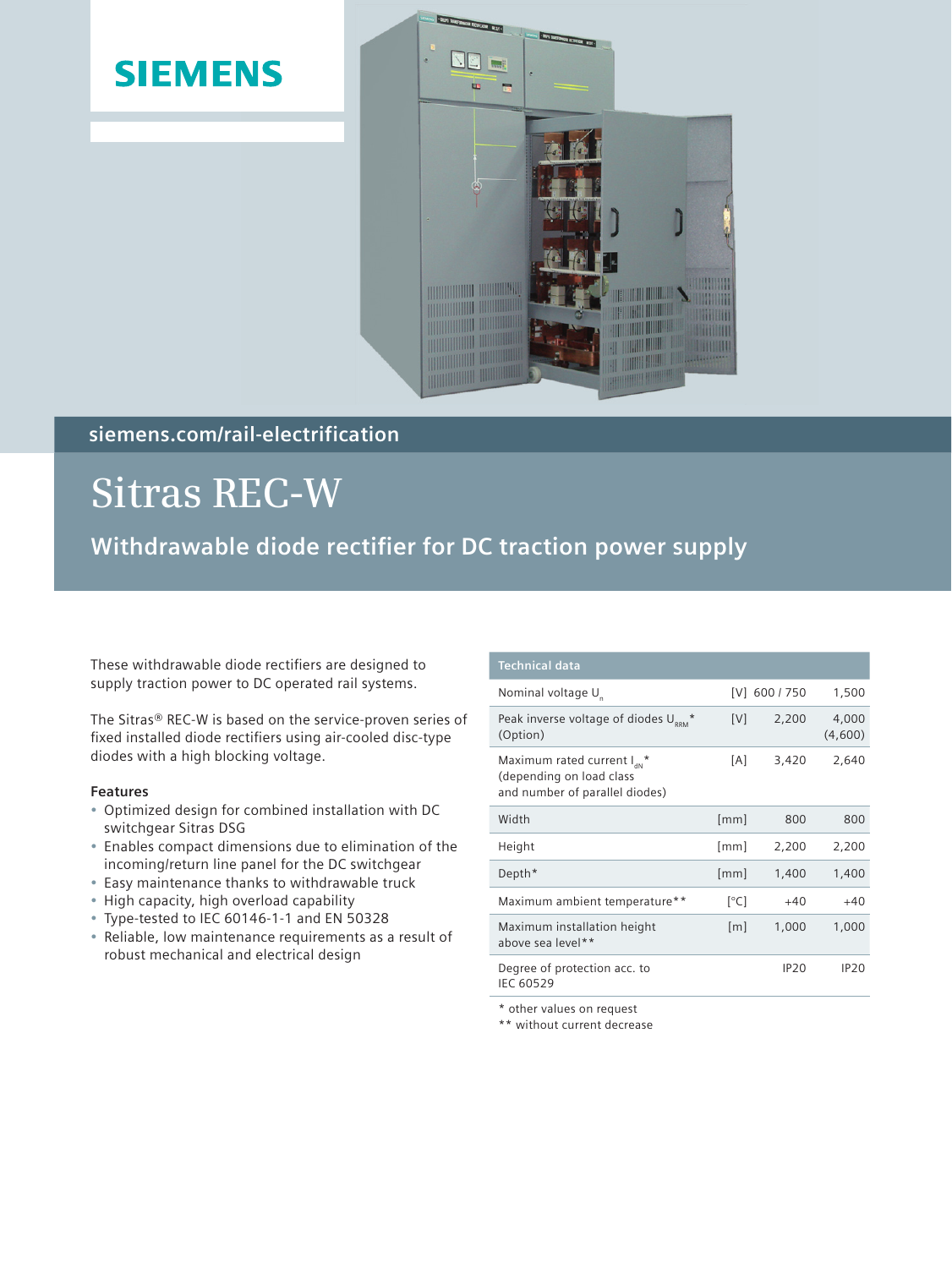# **Design**

The diode rectifier is designed as a sheet-steel cubicle for indoor installation and consists of a fixed part and a withdrawable truck. The fixed part and withdrawable truck are connected to each other by a system of contacts.

### **Fixed part**

The low voltage compartment is located behind the top front door. This is where the control and protection equipment is integrated.

Behind the bottom front door is the withdrawable truck, which can occupy the operating or the disconnecting position inside the cubicle. When the truck is withdrawn, the closed door ensures that the system is encapsulated.

The combined RC and base-load elements are bolted in the fixed part. As an option, a shutter can also be provided for protection against electric shock.

In the case of the DC power terminals, L+ is arranged as a busbar connection at the side and L- as a cable connection in the downward direction. The AC power terminals are also arranged downwards.

All the main components are easily accessible from the front (the cubicle is suitable for mounting against a wall) and can be easily replaced.

### **Truck**

The diode sets are arranged on the truck and consist of disc-type diodes cooled from both sides. The disc is cooled by a heat sink on one side and by cooling bars on the other. The massive cooling bars extend over a number of diode locations and give the structure a high stability. The heat sinks and cooling bars are made of the same thermally optimized extruded aluminium profiles.



- 1 DC isolating contact L+
- 4 Disc-type diode
- 2 Cooling bar 3 Heat sinks
- 5 DC isolating contact L–
	- 6 Clamping strip

**Layout of diode mounting postion (left) and truck (right)**

Semiconductor fuse with microswitch

8 AC isolating contacts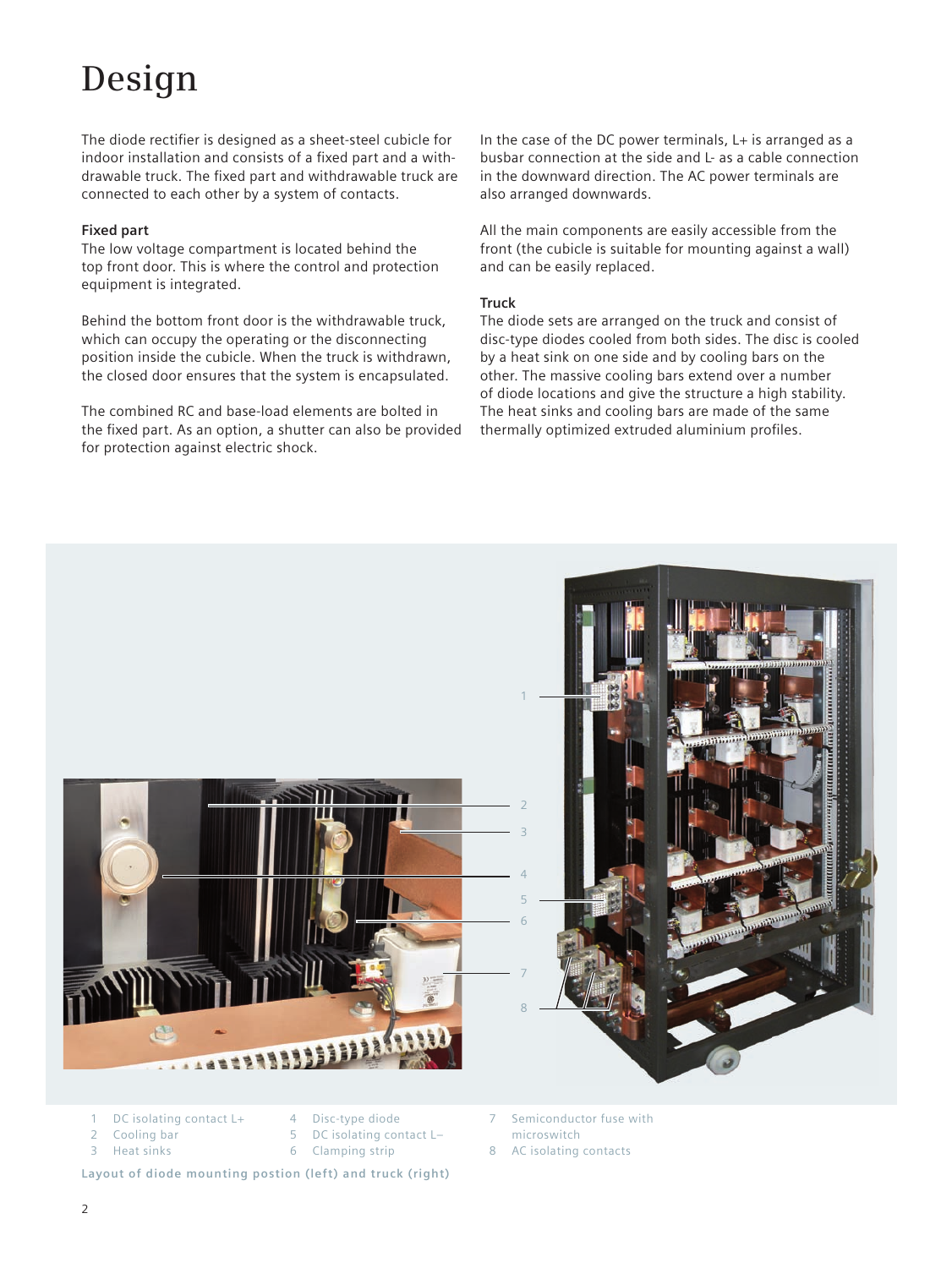### **Circuit Variants**

The diode rectifiers are based on diode sets connected as a three-phase 6-pulse uncontrolled bridge circuit (B6U). 6-pulse bridge circuits with  $n = 1$  to 3 parallel diodes per bridge arm, i.e. a maximum of 18 diode locations, can be fitted in one cubicle.

12-pulse versions are also possible by connecting cubicles in series or parallel.

> $C_{ov}$  Capacitor RC circuit F Semiconductor fuses n Number of parallel diodes per arm  $R_{ov}$  Resistor, RC circuit R<sub>BL</sub> Base-load resistor S Microswitch V Disk-type diode



**6-pulse version, 600 / 750 V DC and 1500 V DC** Types: B6U 750P1, B6U 750P2, B6U 750P3, B6U 1500P1 B6U 1500P2, B6U 1500P3

A safe isolating section is formed by the contact system of the withdrawable diode recitifier. This makes it possible to ensure compact dimensions of the installation when

 combined with the DC switchgear. A return conductor busbar and frame fault protection are also installed in the diode rectifiers cubicle.



**Configuration with two section feeder panels of the DC switchgear (block diagram)**